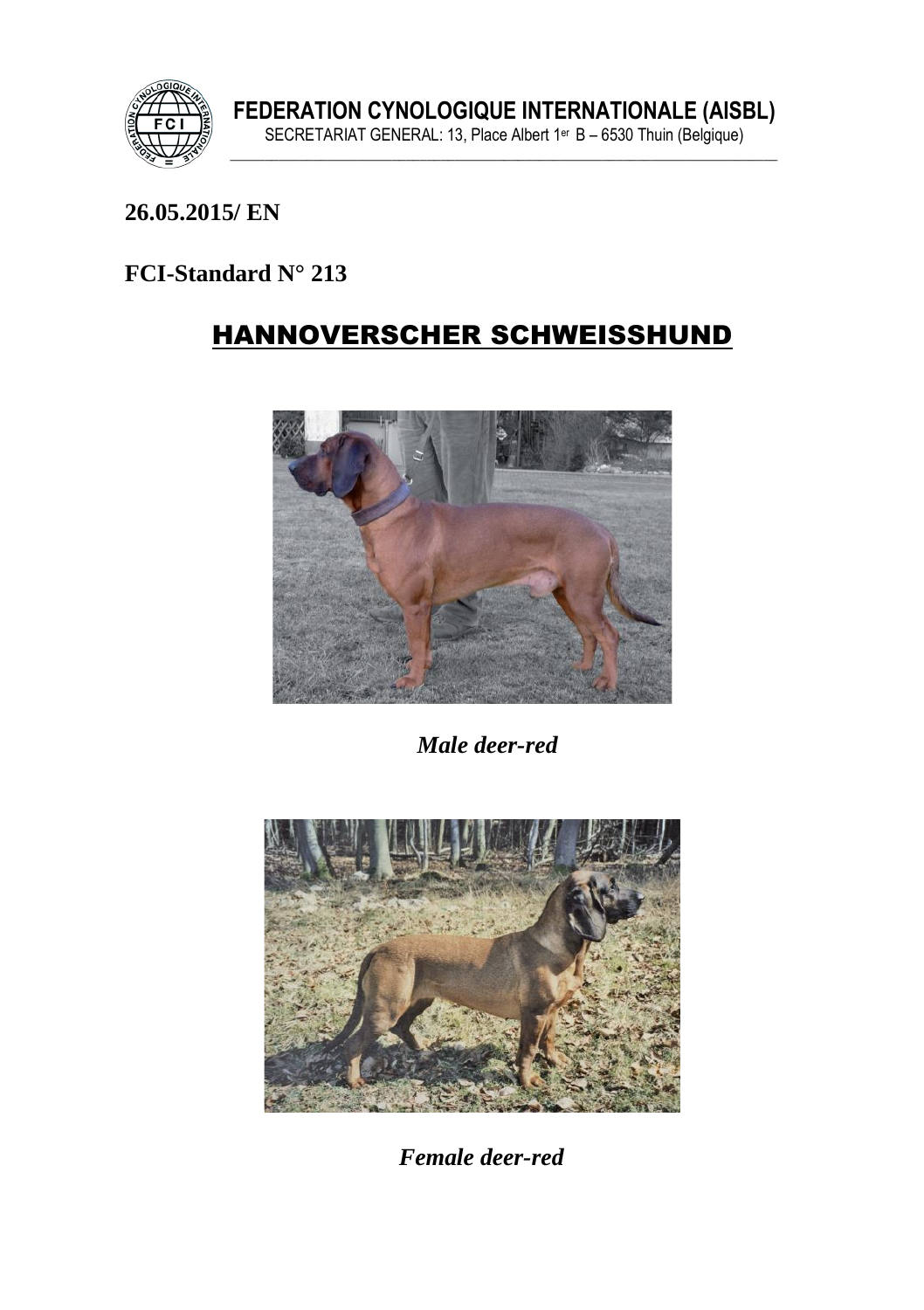

 *Male brindle*



 *Female brindle*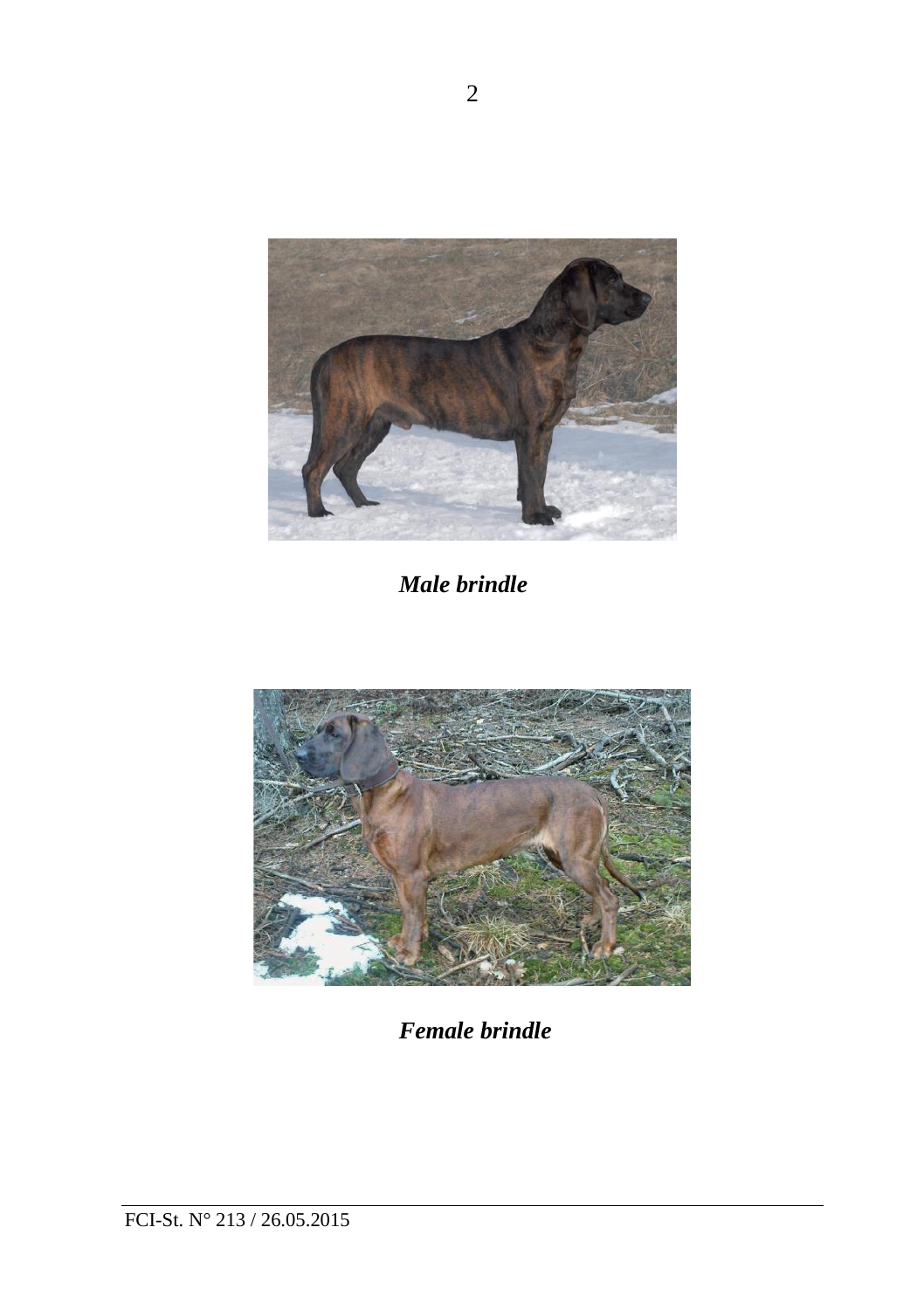**TRANSLATION**: C. Seidler, revised by E.Peper, latest corrections & revisions by Christina Bailey / Official language (DE)

**ORIGIN**: Germany.

## **DATE OF PUBLICATION OF THE OFFICIAL VALID STANDARD**: 19.03.2015.

**UTILIZATION**: **Tracking hound for wounded game, Scenthound. In accordance with his hunting requirements as a highly specialised huntingdog for the tracking of wounded game, the Hannoverscher Schweißhund has to display all by the FCI recognized Breed Club's required hunting abilities, endurance, potential the working trials and be useful for the more difficult tracking of game.** 

**FCI-CLASSIFICATION.**: Group 6 Scenthounds and related breeds. Section 2 Scenthounds/Leash Hounds. With working trial.

**BRIEF HISTORICAL SUMMARY**: The Hannoverscher Schweißhund has developed almost unchanged from the so called «liam hound» (leash hound) of the early Middle Ages. The Liam hound, from the breed section of the «Bracke», already played an extraordinary part at the time of the establishment of clan rights of the Germanic tribes (in about 500AD). With the invention of firearms, the methods of hunting big game altered. Dogs were needed to search for wounded game. The liam hound offered the best conditions for this and so he became a « Liam-Scenthound ».

**This breed description stayed in place until the hunting estate of the Kingdom of Hannover got more involved with this breed The Hanoverian hunting estate in the kingdom of Hannover developed this breed further and preserved the proven methods of handling these hounds.**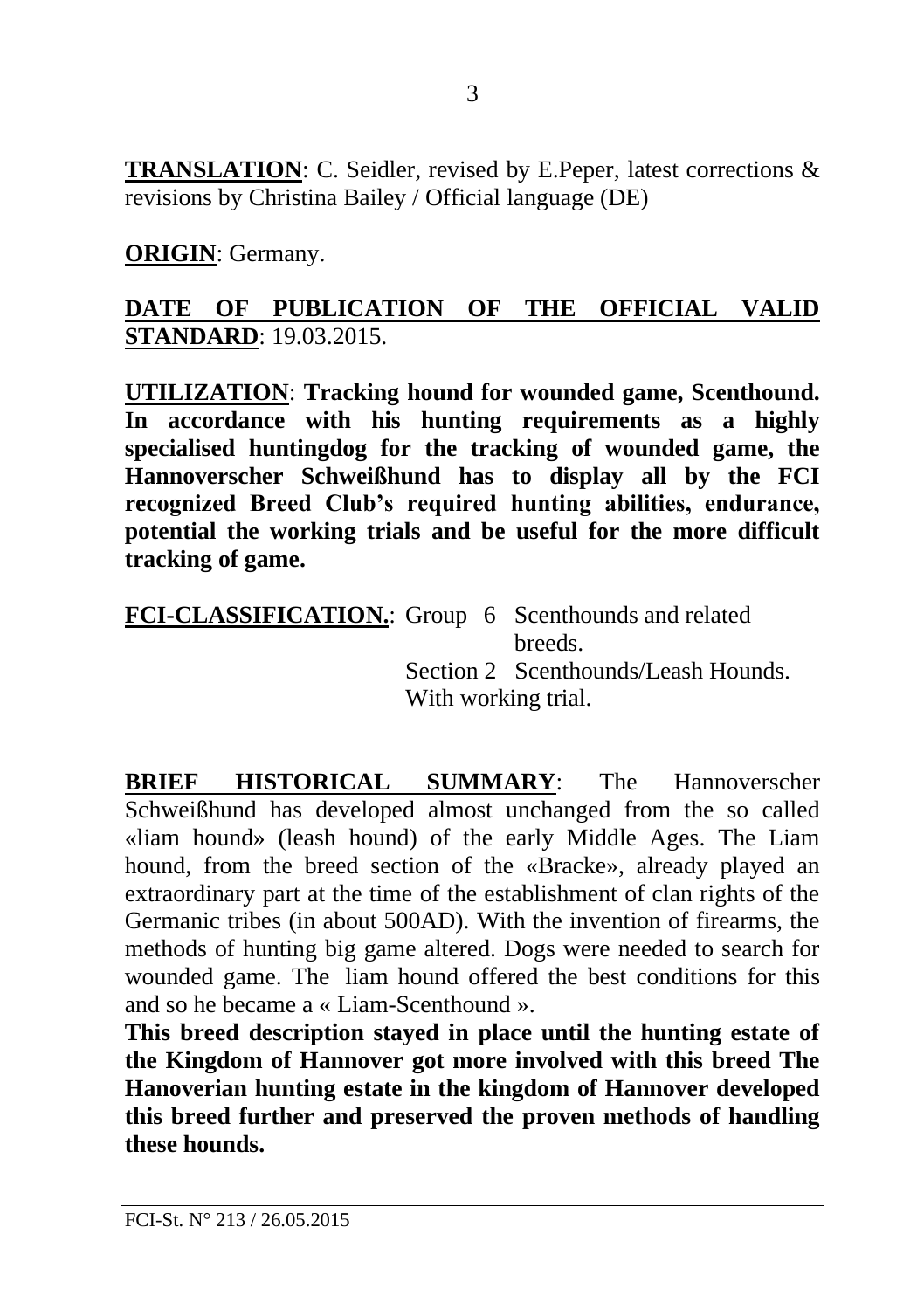**The Deutsche Schweißhund developed into the Hannoversche Schweißhund. Since 1894 the registered «Verein Hirschmann e.V.» has been taking care of the breed, Since then the breeding of these dogs has continued strictly with regard of their working ability and the dogs are used exclusively in hunting grounds for big game as specialists in tracking cloven-hoof game. The dissertation of Dr. Wolf-Eberhardt Barth of the "Forstlichen Fakultät of the Georg-August University in Gőttingen" about the subject "Der Hannoversche Schweißhund as an example of the development of the German Gundogs" (Magazines of the Landesjagdverbands Freie und Hansestadt Hamburg e.V., Landesjägerschaft, Magazine 2, Hamburg 1970, 96 S) is the scientific base for the insight into the history of this old gundog breed, which is correctly named German culture asset (Deutscher Schweißhund).** 

**GENERAL APPEARANCE**: In general appearance the highly efficient Hannoverscher Schweißhund is of medium size, well proportioned and powerful. Well set strongly muscled fore and hind limbs qualify him for tireless work. Too long legs, specially overbuilt forequarters, affect his work with nose to ground and are foreign to his type. The broad, deep chest provides ample room for the lungs and enables long, strenuous chases.

The slightly wrinkled forehead and the clear dark eyes produce the serious expression typical of the Hannoverscher Schweißhund. Also typical for the breed is the red primary colour of the coat, which can vary from a pale fawn colour to a dark brindle, almost black appearing colouring.

## **IMPORTANT PROPORTIONS**:

Length of body to height at withers: 1.4 to 1 Depth of chest to height at withers: 0.5 to 1 Length of bridge of nose to length of head: 0.5 to 1

**BEHAVIOUR / TEMPERAMENT:** Calm and assured temperament, at the same time sensitive with his handler, choosy and discerning with strangers.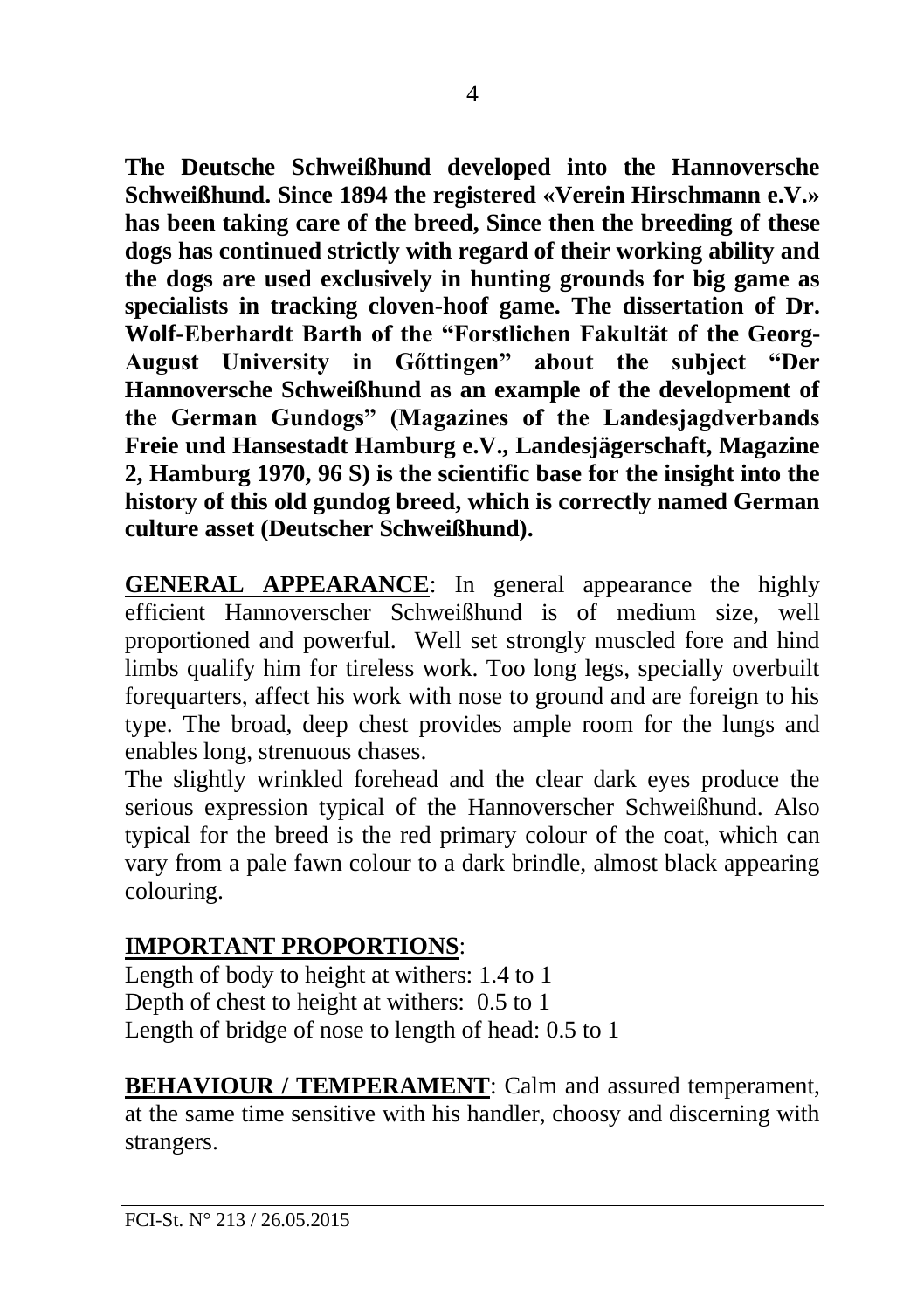High capabilities of concentration in any tracking work with strong loyalty to the hunter in charge.

**HEAD**: Forehead slightly wrinkled.

### CRANIAL REGION:

Skull: Broad, increasing in width towards the rear, flatly rounded. Occiput barely pronounced. Seen from the side, superciliary ridges clearly defined.

Stop: Mostly strongly pronounced, more so in males.

### FACIAL REGION:

Nose: Broad, mostly black, rarely dark brown. Nose large, broad, nostrils well opened. Bridge of nose slightly arched or almost straight; more arched in males. Gradually narrowing towards forehead.

Muzzle: Strong, deep and broad. Well developed for being used (about 50% of length of head). Mandible strong.

Lips: Broad and pendulous, well rounded.

Jaws/Teeth: Jaws normally developed, very strong, straight, providing all teeth with sufficient room. 42 teeth. Scissor or pincer bite. Cheeks: Strongly muscled and very strong.

**EYES**: Neither prominent nor deep-set, well fitting lids, darkbrown iris. Free of ectropion or entropion.

**EARS**: Of medium length. Set on high and broad, smooth, hanging close to the head without twist. Bluntly rounded at the tips.

**NECK**: Long and strong, gradually widening towards chest. Skin on throat full and loose, slight dewlap permissible.

### **BODY**:

Topline: Long, often slightly overbuilt. Withers: With normal rise. Base of neck strong. Back: Strong. Loins: Broad and pliable with slight arch. Croup: Broad and long, sloping slightly towards the tail. Chest: Deep and spacious, deep rather than broad.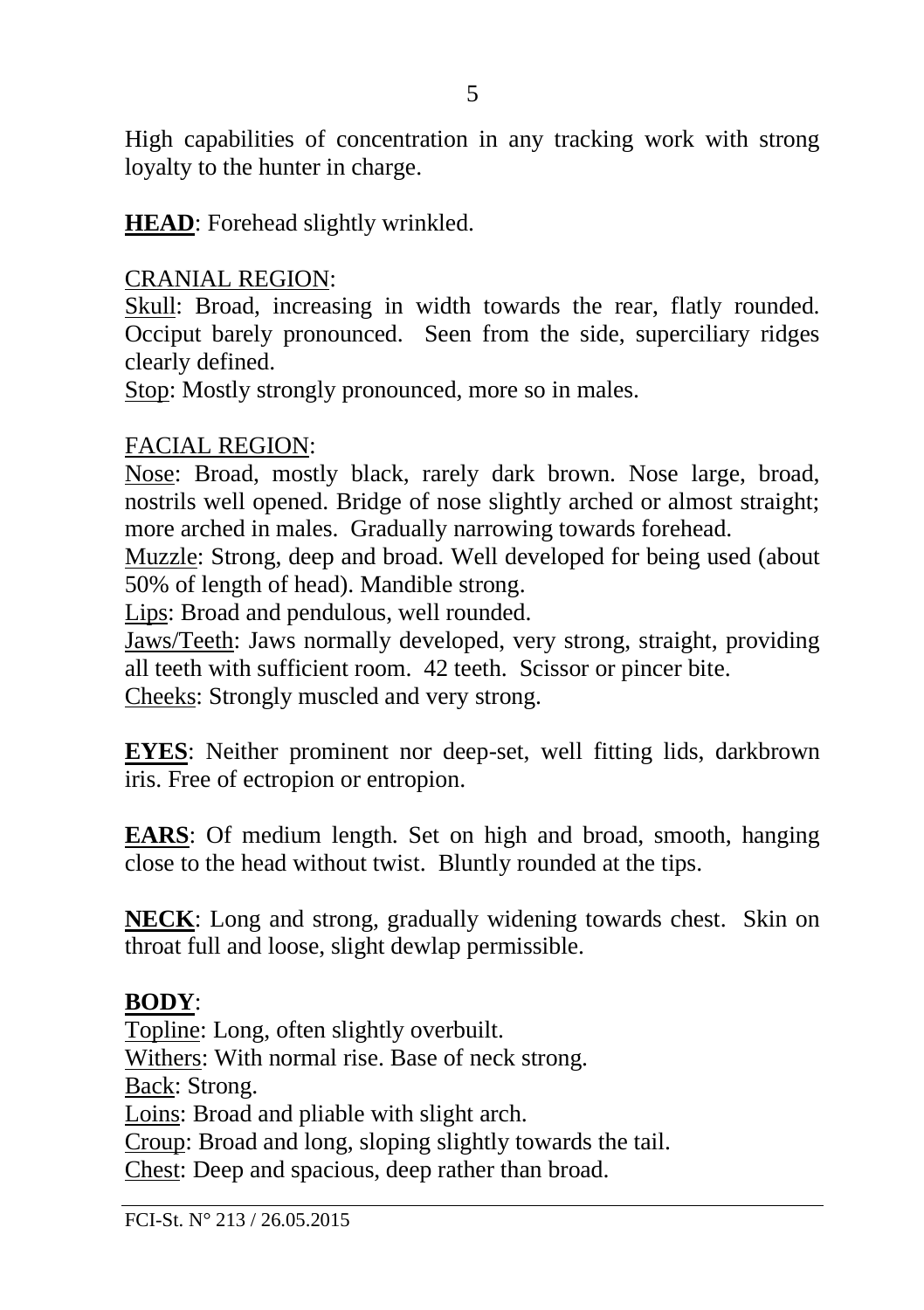Underline and belly: In a gradually rising line slightly tucked up.

**TAIL**: High set-on, long and barely curved. Strong at set-on, gradually tapering towards the tip.

## **LIMBS**

## FOREQUARTERS:

General appearance: Seen from the side, vertically set under the body and straight. Seen from the front, straight, often standing close. Well in proportion to the body.

Shoulder: Shoulder blade flat and close to the body, strongly muscled, well laid back.

Upper arm: Long.

Elbow: Well set backwards, close to the body.

Forearm: Straight, well muscled.

Carpus (Wrist): Broad, almost straight.

Metacarpus (Pastern): Never totally steep.

Forefeet: Strong, round; toes well arched, well knit; pads large and tough; strong nails.

## HINDQUARTERS:

General appearance: Seen from the side, set under the body or slightly standing back. Well angulated. Seen from behind, straight. For a medium-sized dog which is longer than high, normal in proportion to the body. Pelvis broad and capacious.

Thigh: Strongly muscled.

Stifle (Knee): With an angle of more than 120°.

Lower thigh: Straight and lean.

Hock joint: Broad and strong.

Metatarsus (Rear pastern): Almost vertical to the ground.

Hind feet: Rounded, well-knit toes.

**GAIT/MOVEMENT**: Able to move in all gaits, full of drive, flexible, ground covering when galloping. Preferred gaits at work are the walk or the gallop.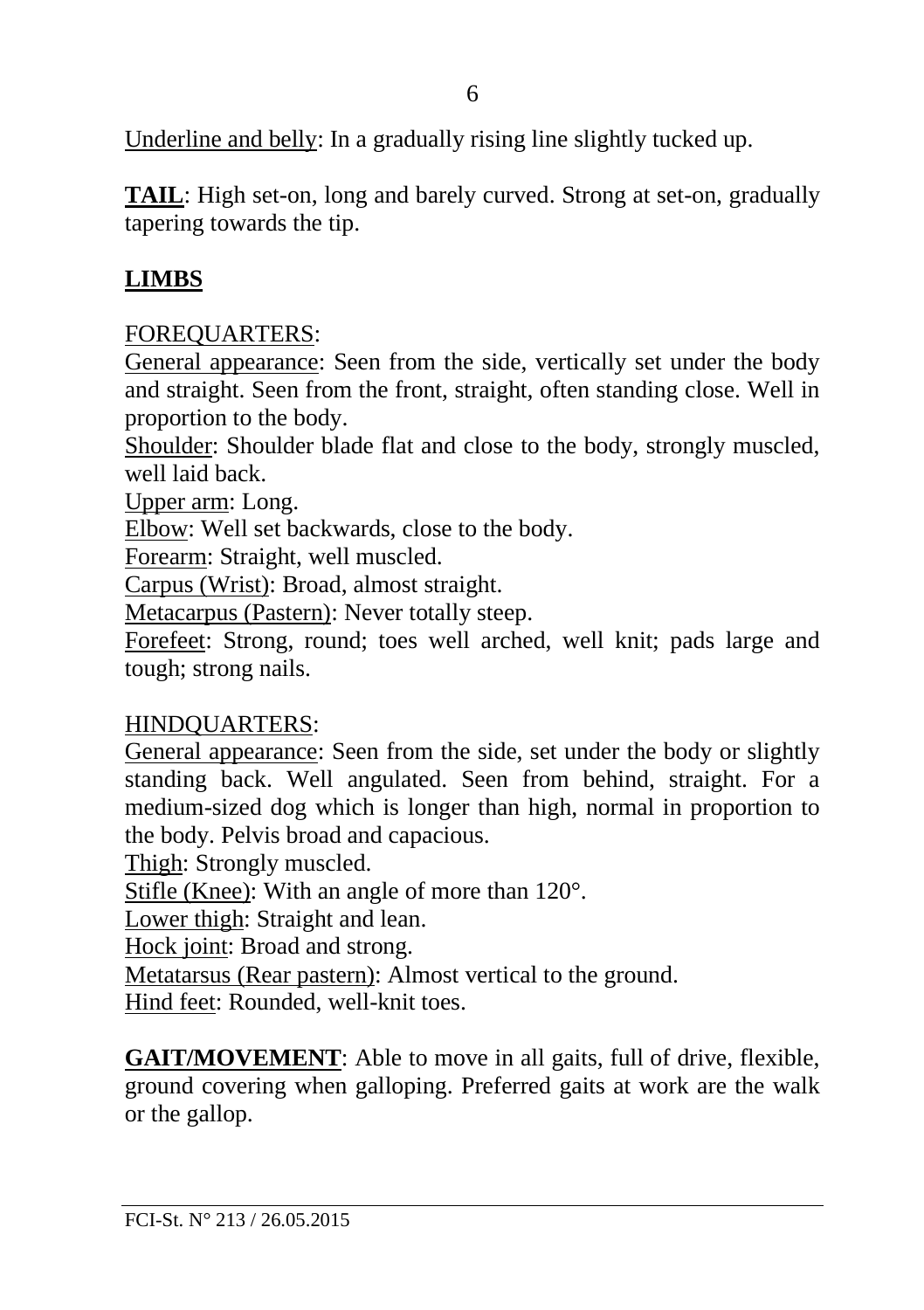**SKIN**: Thick, rather loose, mostly wrinkled on the head, and occasionally at the throat, too.

### **COAT**

Hair: Short, thick, coarse to harsh; somewhat longer and coarser on the rear edges of the upper thighs only. Coat on tail is dense and coarse, a little longer and coarser on the underside.

Colour: Light to dark deer-red, more or less intensely brindled, with or without mask. Small white patches on forechest to be tolerated.

#### **SIZE AND WEIGHT**:

| Height at the withers: | Males: $50-55$ cm.   |
|------------------------|----------------------|
|                        | Females: $48-53$ cm. |
| Weight:                | Males: $30-40$ kg.   |
|                        | Females: $25-35$ kg. |

**FAULTS**: Any departure from the foregoing points should be considered a fault and the seriousness, with which the fault should be regarded should be in exact proportion to its degree and its effect upon the health and welfare of the dog and its ability to perform its traditional work.

- Square build.
- Fine bones.
- Lack of the first premolar (PM1) or of other teeth.
- Under- or overshot bite.
- Ectropion, entropion.
- Twisted or small ears.
- Hindquarters strongly overbuilt.
- Swayback or roach back.
- Barrel shaped ribcage.
- Strongly curved or thin tail.
- Steep or loose shoulders.
- Strongly cow-hocked or bandy-legged.
- Splayed feet, harefeet.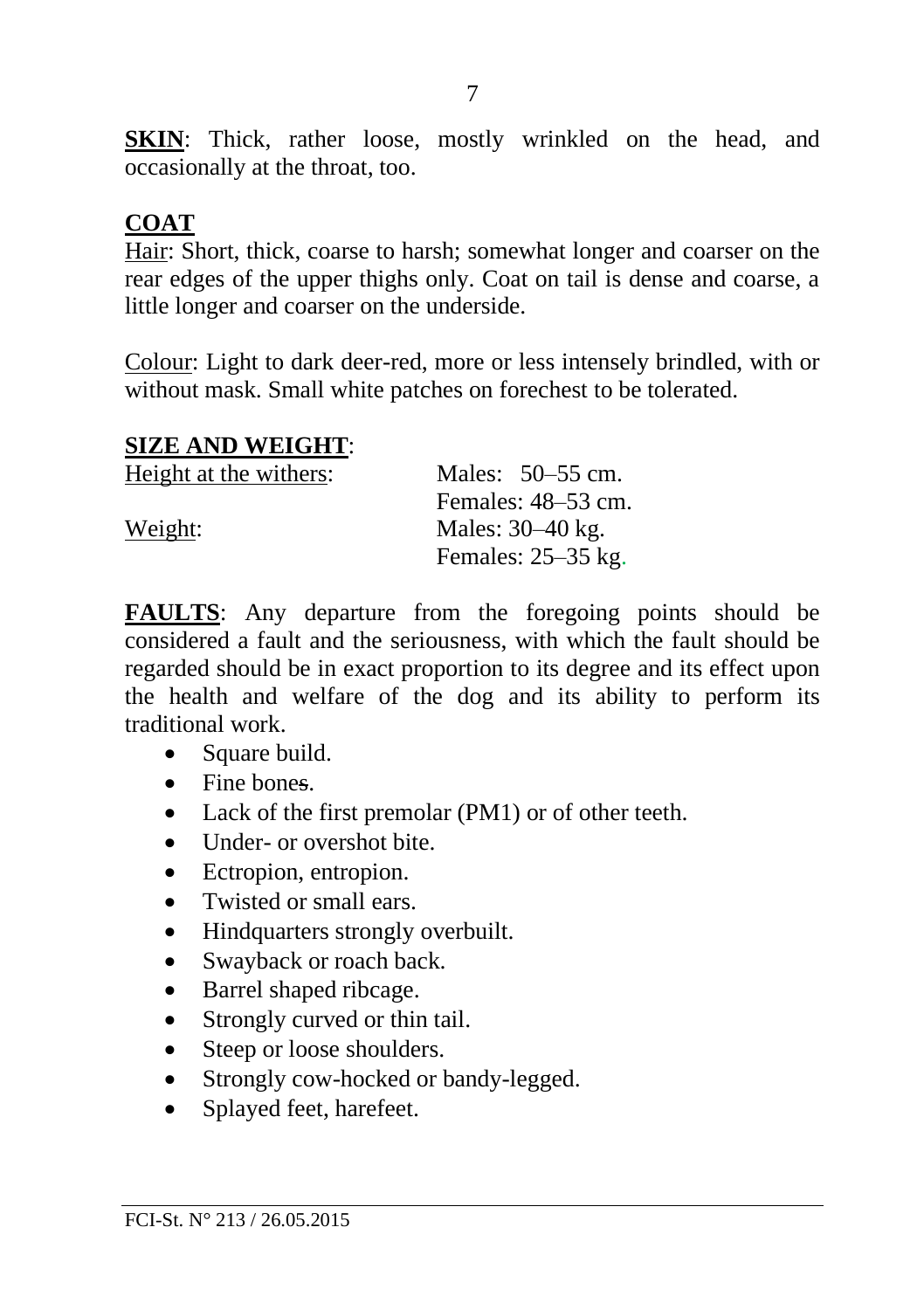## **DISQUALIFYING FAULTS**:

- Aggressive or overly shy dogs.
- Any dog clearly showing physical of behavioural abnormalities.
- The above mentioned faults when occurring to a highly marked degree or frequently are disqualifying.

## **N.B.**:

- Male animals should have two apparently normal testicles fully descended into the scrotum.
- Only functionally and clinically healthy dogs, with breed typical conformation, should be used for breeding.

## **The latest amendments are in bold characters.**